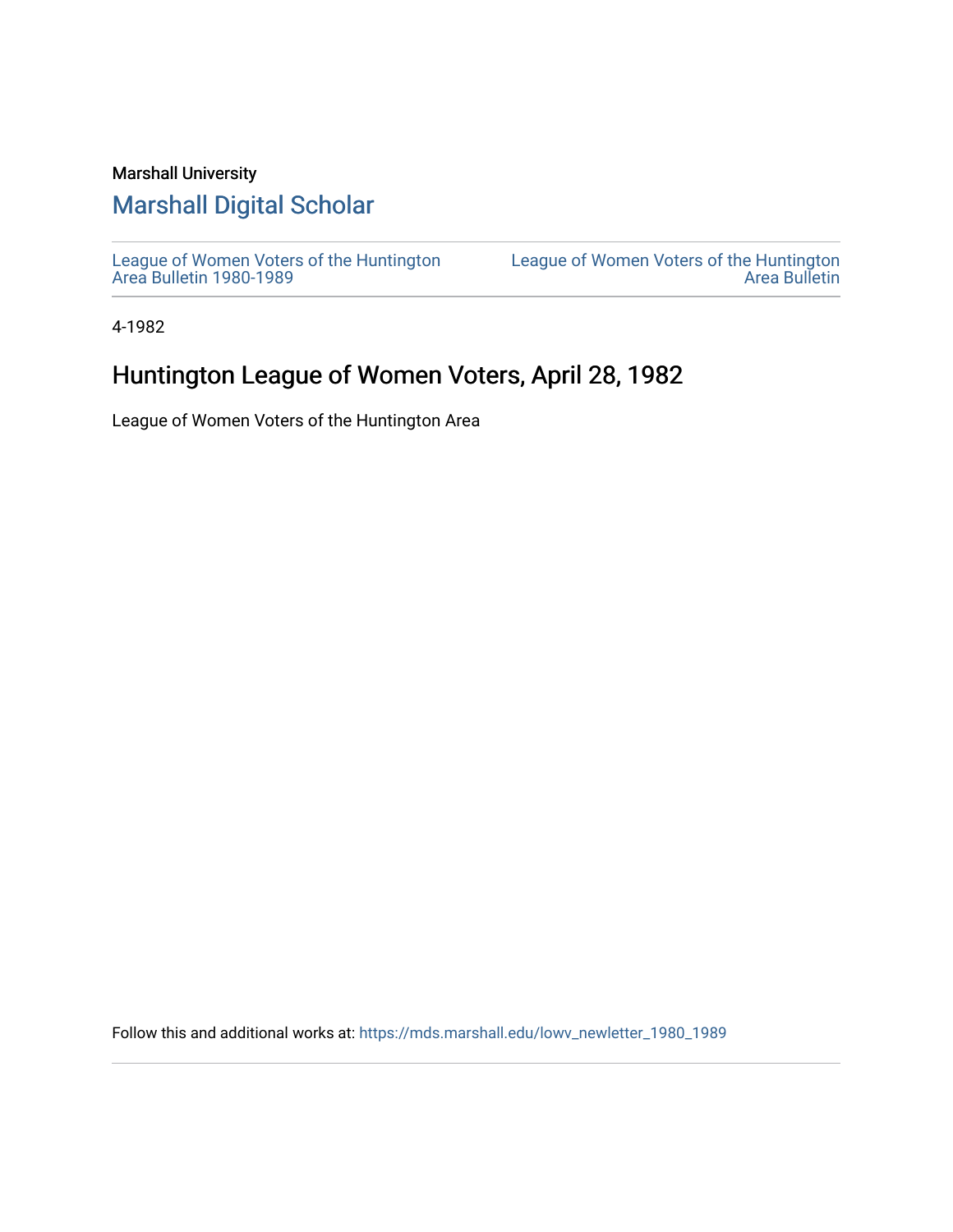

# **HUNTINGTON AREA LEAGUE** WOMEN VOTERS OF

April 28, 1982

VTCE REPORT ERS

We want to thank Channel 13, Channel 3 and the Herald-Dispatch for their cooperation and enthusiasm in promoting our Voter Services to the community. Below are some of the events League will feature in our efforts to provide non-partisan information:

Herald Disptach will publish VOTERS" GUIDE on May 30, 1982 (Sunday). Cabell and Wayne County candidates for WV House, WV Senate, County Commission, Board of Education, Park Board will all be featured. 59 candiates in all!

ELECTION DAY CALL-IN.

I need someone to gather and organize materials and to schedule people. 8:30 a.m. to 5:30 p.m. on This is very important. \*\*\*\*\*\*\* June 1.

RADIO SPOTS. Jean George is sending out to WGNT, WKEE, WHTN, WHEZ and WWHY.

TV INTERVIEWS. Diane Coe is scheduling the interviews:

Channel 3 - May 5 Absentee

May 28 Vote and Voting Devices. Noon news between 11:00 a.m. and 12 noon.

Channel 13 - Taping 6 shows, 10 mins. each to run at  $6:50$ a.m., taping Thursday prior dates of shows: April 26, May 3, 10, 17, 24 and 31.

TV SPOTS. Please record dates and times noted for me. Linda Rowe taped (4) 10 second spots on WOWK. Janice McNearney will tape 20-30 second spots for Channel 3. We hope to do a 30 second spot on<br>Channel 13 with voting device.

LONGER TV SHOWS: Channel 3 will do a one hour Board of Education candidates (Cabell) meeting on May 23 following Taping will be May 20 and we MEET THE PRESS. need an audience of LWV members, plus questions. Janice McNearney is in charge. I urge.

 $(page 2)$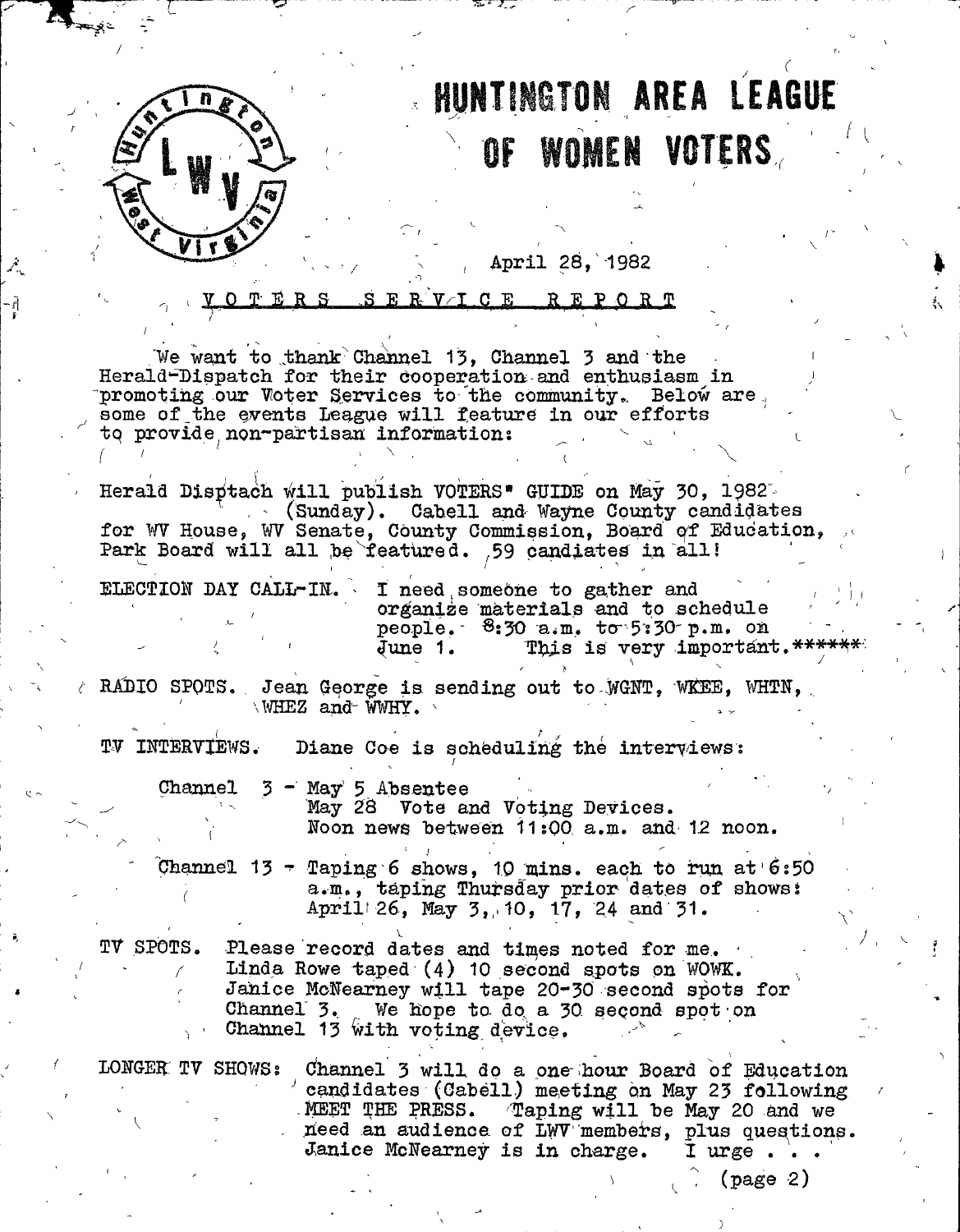**fonger TV SHOWS:**  $(const.\)$ 

everyone to help Janice by phoning her themselves advising of their availablity. This will save her a call. She really needs all the help she can muster. \*\*\*\*\*\*\*\*\*\*\*\*\*\*\*\*

We are hoping Channel 13 will do a Saturday (May 29) afternoon show on excess levy. Channel 13 is writing all levy agencies offering them a chance to tape a short statement on the levy, either on location or in studio, to run on 6:50 a.m. programs.

LETTERS TO EDITOR; Carol Taylor is doing registation, absentee, voter call-in information.

EXCESS LEVY:

Helen has fact sheet to distribute. Will be available to others. We've offered a copy to the candidates receiving our questionnaire for them to duplicate.

STATE LEGISLATURE: WPBY-TV will do a program on the candidates on May 24,  $10\{00-11:30\}p.m.$ 

. . . Betty Barrett, 525-5908

### ALUMINUM CANS BITE THE DUST!

Members of the LWV including Anna Czernica, Helen Gibbins, Mary Manakkil, Anne Rockwell, Frannie Schmitt and Monica Woodruff helped start the Aluminum Can Recycling Project in Enslow Park. Anna Czernica and Mary Manakkil did preliminary education in Meadows School with a recycling cartoon which was completed by the students and then distributed in the neighborhood by residents of that area.

Camp Fire Girls were also involved. The Committee studied the problem of resource recovery in the City of Huntington and this project was suggested through a meeting with City Manager Richard Barton.

The can was donated by the City and painted by Fran Schmitt. It is placed on a lot adjacent to 1900 Enslow Blvd. So far, the response has been terrificilly

The committee is looking into the possibility of curbside pickup and will report its findings in the weeks ahead.

Frannie Schmitt, 522-9680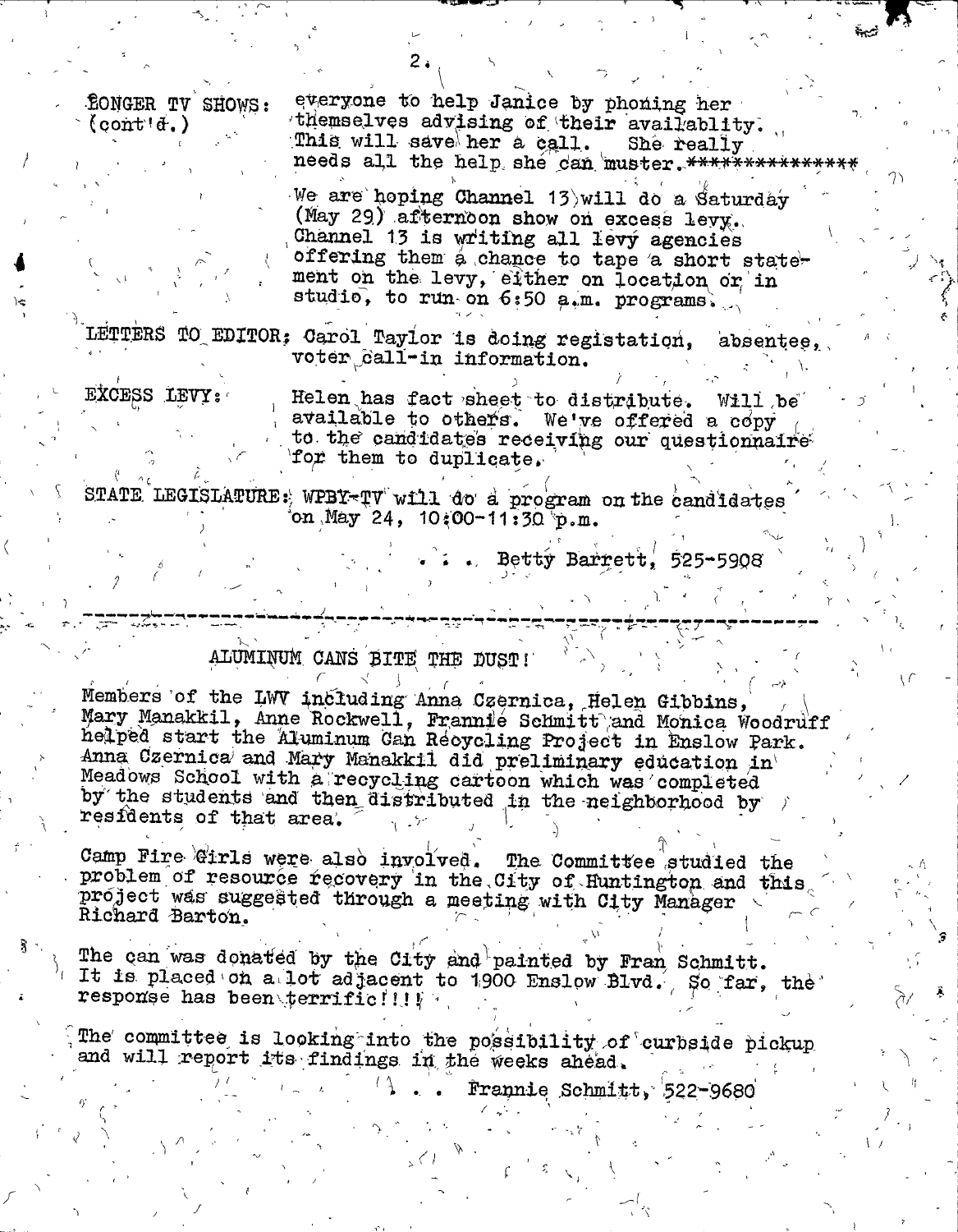### FAREVELL TO A FRIEND

**3.**

The Huntington League mourns the loss of our article and loyel friend, David Thompson. For a dedicated and loyal friend, David Thompson. quarter of, a century, David, although never a "member", shared his business know-how and his personal talents with us. He gave freely of his time: banked the money, .collated and stapled countless Bulletins for mailing, and generously housed our copying machine and supplies in his basement. His door was always open and we will never fill his place. We have all been truly enriched by the friendship we have shared with David. Our heart goes out to Lila as she fades her great loss.

*f-, i*

#### 

#### CONSIDERING MEMBERSHIP IN LEAGUE?

*'\t*

We've erred!<sup>"</sup> Someone claims that we have not made<br>it clear how you become a member of League. It\*s it clear how you become a member of League. *)*  $\ell$  simple: membership is open to anyone of voting age. Make your check payable to: / Huntington Area League  $\sqrt{p}$  Women Voters, mail it to our treasurer (see front cover) and you're a member. Our Membership Committee Chair will contact you and it's up to you if you can give time to our many activities in the community. We would like to hear from prospectives before the Voter Service Committee gets underway. This is an exciting time to belong to L eague. Annual Dues are \$20.00

 $\langle$ 

s ip

*1*

*h*

I want to join League;

JJame **Address** 

**Jelephone**

**(Menibe**

 $\overline{1}$ 

 $\lambda$ 

*m*

Dues are Due how. Please save the Treasurer's time and stamps by forwarding your dues without a personal reminder.  $\text{``Thanks} ! !$ )

**- ^ s**